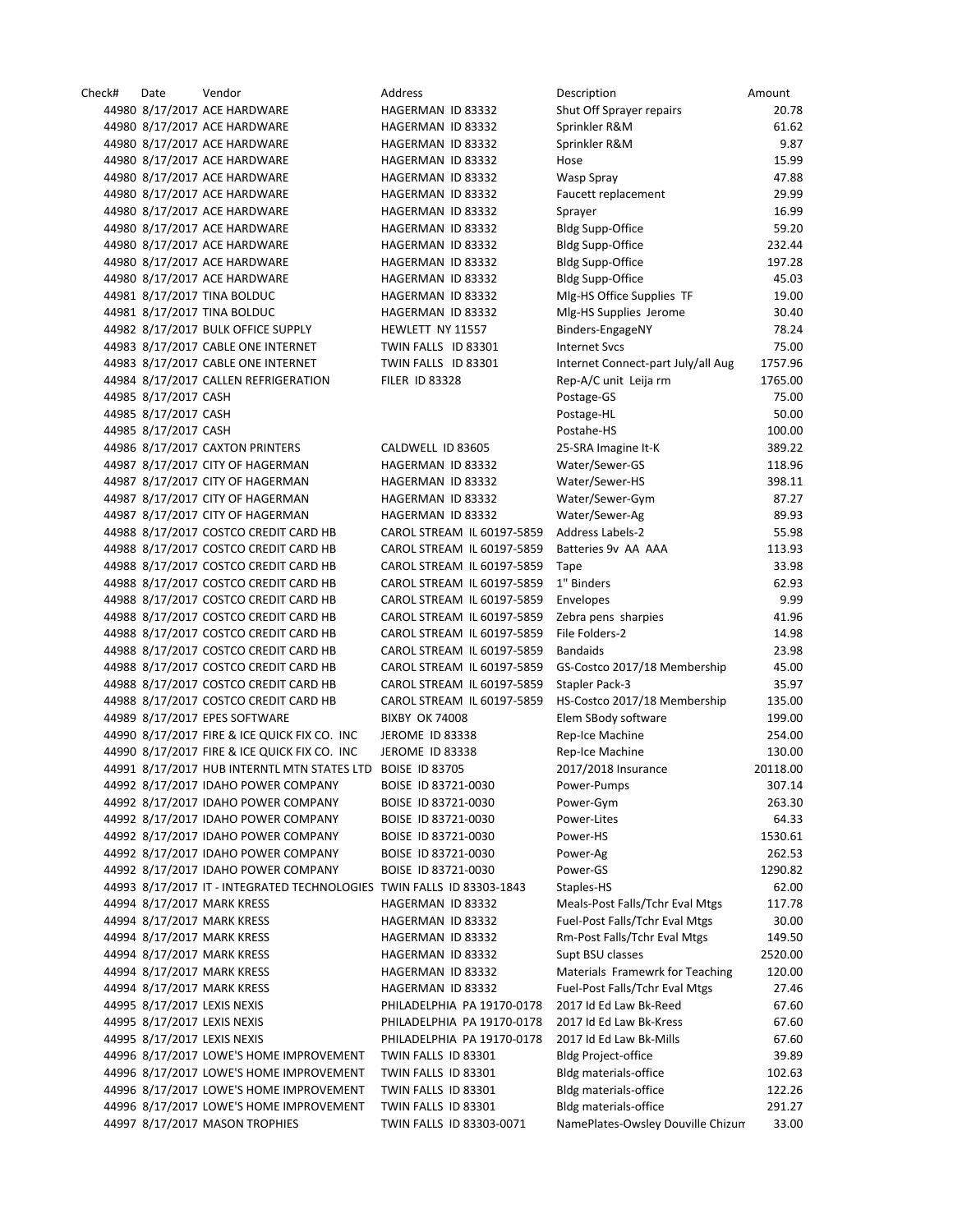44998 8/17/2017 MEDICAID DIVISON OF BOISE ID 83720‐0036 Medicaid School Match 5104.82 44999 8/17/2017 TYLER MILLS **HAGERMAN ID 83332** Mlg-Meridian/IDHSAA Brd Mtg 79.80 44999 8/17/2017 TYLER MILLS **HAGERMAN ID 83332** CarRntl-Post Falls/Tchr Eval Mtg 171.00 44999 8/17/2017 TYLER MILLS **HAGERMAN ID 83332** Fuel-Post Falls/Tchr Eval Mtgs 25.47 44999 8/17/2017 TYLER MILLS **HAGERMAN ID 83332** MIg-TF rental pickup/dropoff 60.80 44999 8/17/2017 TYLER MILLS HAGERMAN ID 83332 Meals‐Post Falls/Tchr Eval Mtgs 106.83 45000 8/17/2017 MOUNTAIN ALARM INC OGDEN UT 84412-2487 Fire Alarm-HS 8/1-10/31/17 81.00 45001 8/17/2017 OFFICE VALUE MERIDIAN ID 83642 Markers Pens Sharpies 259.88 45001 8/17/2017 OFFICE VALUE MERIDIAN ID 83642 Post‐It Notes 42.73 45001 8/17/2017 OFFICE VALUE MERIDIAN ID 83642 Facial Tissue RR Board 149.46 45001 8/17/2017 OFFICE VALUE MERIDIAN ID 83642 2-Radio Control Clock 81.29 45001 8/17/2017 OFFICE VALUE MERIDIAN ID 83642 7-Doorstops 35.43 45001 8/17/2017 OFFICE VALUE THE MERIDIAN ID 83642 Coin Wrappers 19.99 45002 8/17/2017 POWER SCHOOL GROUP LLC SAN FRANCISCO CA 94139‐8408 PowerSchool software update 2832.00 45003 8/17/2017 SCHOOLOGY INCORPORATED PITTSBURGH PA 15251‐0350 Student Software 4500.00 45004 8/17/2017 SUPREME SCHOOL SUPPLY ARCADIA WI 54612 3-Triplicate Receipt Book 111.05 45004 8/17/2017 SUPREME SCHOOL SUPPLY ARCADIA WI 54612 16-Plan Book 68.30 45005 8/17/2017 SYRINGA NETWORKS LLC BOISE ID 83713 Internet Connectivity 462.58 45006 8/17/2017 US BANKCORP CARD SVCS INC FARGO ND 58125-6343 amzn:1 Video Graphic Card 164.99 45006 8/17/2017 US BANKCORP CARD SVCS INC FARGO ND 58125‐6343 amzn:1 Intel i7 Processor 298.43 45006 8/17/2017 US BANKCORP CARD SVCS INC FARGO ND 58125‐6343 amzn:1‐Coller Mstr CPU 29.99 45006 8/17/2017 US BANKCORP CARD SVCS INC FARGO ND 58125‐6343 amzn:EVGA PowerSupply 79.76 45006 8/17/2017 US BANKCORP CARD SVCS INC FARGO ND 58125‐6343 amzn:ASUS Motherboard 139.99 45006 8/17/2017 US BANKCORP CARD SVCS INC FARGO ND 58125-6343 amzn:3 Samsung 960 SSD 659.85 45006 8/17/2017 US BANKCORP CARD SVCS INC FARGO ND 58125-6343 amzn: 3 Samsung 850 SSD 479.97 45006 8/17/2017 US BANKCORP CARD SVCS INC FARGO ND 58125-6343 amzn:1 Logitech Speakers 59.99 45006 8/17/2017 US BANKCORP CARD SVCS INC FARGO ND 58125‐6343 amzn:2 Crucial DDR4 245.98 45006 8/17/2017 US BANKCORP CARD SVCS INC FARGO ND 58125-6343 amzn:1 ASUS Video Graphic Card 759.99 45006 8/17/2017 US BANKCORP CARD SVCS INC FARGO ND 58125‐6343 amzn:DeWalt Lithium Drill Drvr/Imp 159.00 45006 8/17/2017 US BANKCORP CARD SVCS INC FARGO ND 58125‐6343 amzn:DeWalt Oscillating Multi‐Tool 98.99 45006 8/17/2017 US BANKCORP CARD SVCS INC FARGO ND 58125-6343 amzn:1 Samsung 850 SSD 159.99 45006 8/17/2017 US BANKCORP CARD SVCS INC FARGO ND 58125‐6343 amzn:DeWalt Lithium Ion Battery 149.00 45006 8/17/2017 US BANKCORP CARD SVCS INC FARGO ND 58125-6343 ICTE-Reach Conf-Matt Cottam 150.00 45006 8/17/2017 US BANKCORP CARD SVCS INC FARGO ND 58125‐6343 amzn:Cisco ATA w/Router 37.00 45006 8/17/2017 US BANKCORP CARD SVCS INC FARGO ND 58125‐6343 ebay:Sangoma A101DE 261.00 45006 8/17/2017 US BANKCORP CARD SVCS INC FARGO ND 58125‐6343 GoDaddy:HJSD Domain 3 yrs 404.97 45006 8/17/2017 US BANKCORP CARD SVCS INC FARGO ND 58125‐6343 amzn:Cat6 Network Cable 149.99 45006 8/17/2017 US BANKCORP CARD SVCS INC FARGO ND 58125-6343 amzn:Cat5e Network Cable 89.99 45006 8/17/2017 US BANKCORP CARD SVCS INC FARGO ND 58125-6343 amzn:4 Samsung 850 SSD 639.96 45006 8/17/2017 US BANKCORP CARD SVCS INC FARGO ND 58125‐6343 amzn:Dell 32gb Memory 379.34 45007 8/17/2017 VERIZON WIRELESS DALLAS TX 75266-0108 Cell Ph-Dan Knapp 52.97 45007 8/17/2017 VERIZON WIRELESS DALLAS TX 75266-0108 Cell Ph-Tyler Mills 52.97 45007 8/17/2017 VERIZON WIRELESS DALLAS TX 75266-0108 Cell Ph-Matt Cottam 52.97 45007 8/17/2017 VERIZON WIRELESS DALLAS TX 75266-0108 Cell Ph-AJ Perkins 52.97 45007 8/17/2017 VERIZON WIRELESS DALLAS TX 75266-0108 Cell Ph-Mark Kress 52.97 45007 8/17/2017 VERIZON WIRELESS DALLAS TX 75266-0108 Cell Ph-Steve Smith 52.97 45007 8/17/2017 VERIZON WIRELESS DALLAS TX 75266-0108 Cell Ph-Craig Jackson 26.50 45008 8/17/2017 WALMART COMMUNITY ATLANTA GA 30353-0934 First aid supplies 32.27 45008 8/17/2017 WALMART COMMUNITY ATLANTA GA 30353‐0934 Stapler clips glue 36.55 45008 8/17/2017 WALMART COMMUNITY ATLANTA GA 30353-0934 Post-its note paper 68.43 45008 8/17/2017 WALMART COMMUNITY ATLANTA GA 30353‐0934 Sharpies highlighters 50.42 45008 8/17/2017 WALMART COMMUNITY ATLANTA GA 30353‐0934 Sandwich/storage bags 15.59 45008 8/17/2017 WALMART COMMUNITY ATLANTA GA 30353-0934 Popcorn salt pepper 10.96 45008 8/17/2017 WALMART COMMUNITY ATLANTA GA 30353-0934 Tape-Scotch Duck Ship 64.02 45008 8/17/2017 WALMART COMMUNITY ATLANTA GA 30353‐0934 Expo markers. cleaner 38.14 45008 8/17/2017 WALMART COMMUNITY ATLANTA GA 30353‐0934 Pens 42.51 45008 8/17/2017 WALMART COMMUNITY ATLANTA GA 30353‐0934 Dividers tickets 112.16 45009 8/17/2017 WHEATBELT INC HILLSBORO KS 67063 Shutter Door w/bolts-office 675.14 45010 8/17/2017 WWS-WESTERN WASTE SERVICES JEROME ID 83338 Trash Pickup-July17 148.50 45011 8/17/2017 ZIGGY EXPRESS HAGERMAN BLISS ID 83314 Fuel‐mower (Steve) 26.84 45011 8/17/2017 ZIGGY EXPRESS HAGERMAN BLISS ID 83314 Fuel‐mower (Steve) 25.81 45030 8/22/2017 AMERICAN FIDELITY CO ‐ HSA Am Fidelity ‐ HSA Svg ‐ 082017 7.38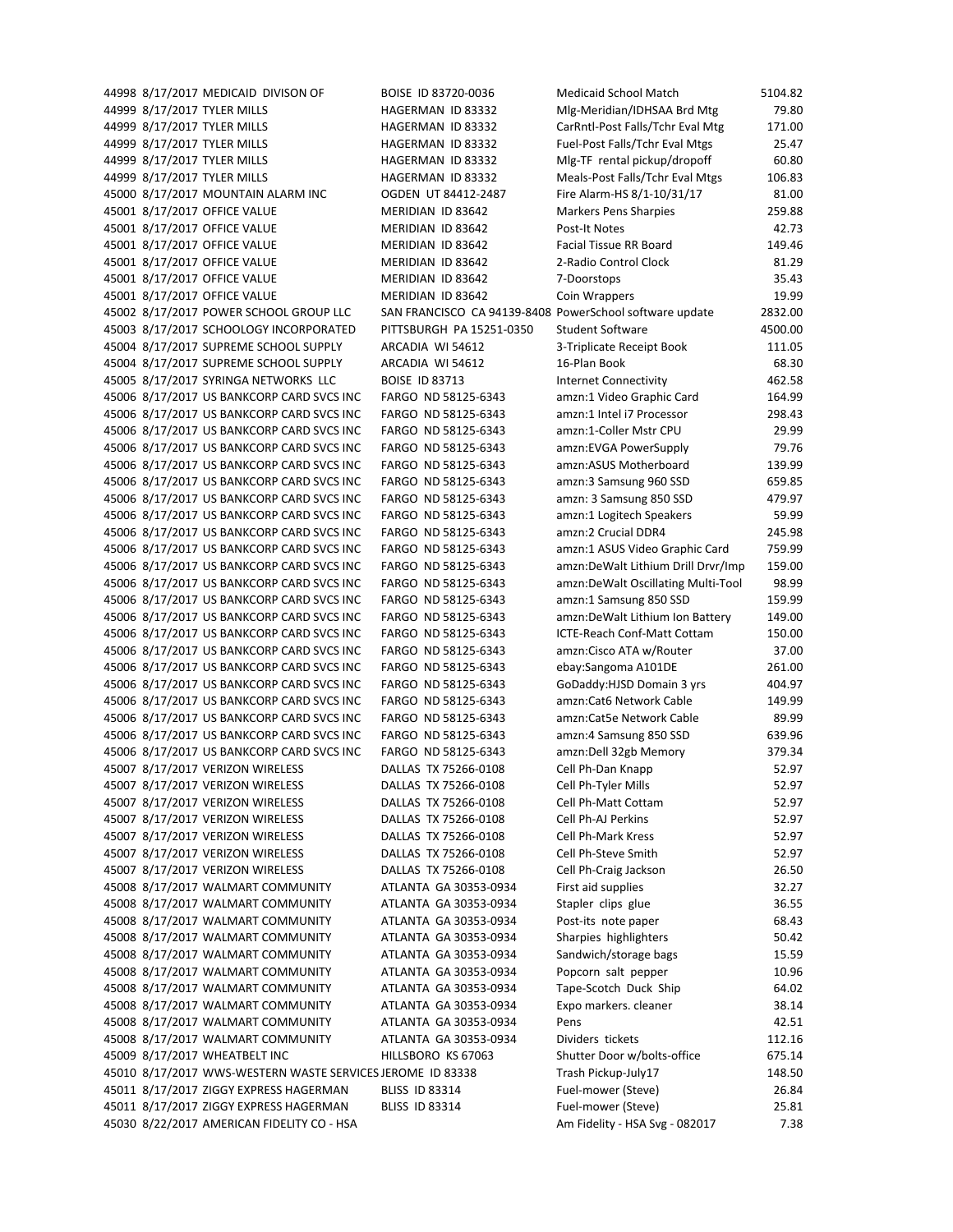45030 8/22/2017 AMERICAN FIDELITY CO - HSA 45030 8/22/2017 AMERICAN FIDELITY CO - HSA 45030 8/22/2017 AMERICAN FIDELITY CO - HSA 45030 8/22/2017 AMERICAN FIDELITY CO - HSA 45030 8/22/2017 AMERICAN FIDELITY CO - HSA 45031 8/22/2017 BLUE CROSS OF IDAHO BOISE ID 83707-0948 45031 8/22/2017 BLUE CROSS OF IDAHO BOISE ID 83707-0948 45031 8/22/2017 BLUE CROSS OF IDAHO BOISE ID 83707-0948 45031 8/22/2017 BLUE CROSS OF IDAHO BOISE ID 83707-0948 45031 8/22/2017 BLUE CROSS OF IDAHO BOISE ID 83707-0948 45031 8/22/2017 BLUE CROSS OF IDAHO BOISE ID 83707-0948 45031 8/22/2017 BLUE CROSS OF IDAHO BOISE ID 83707-0948 45031 8/22/2017 BLUE CROSS OF IDAHO BOISE ID 83707-0948 45031 8/22/2017 BLUE CROSS OF IDAHO BOISE ID 83707-0948 45031 8/22/2017 BLUE CROSS OF IDAHO BOISE ID 83707-0948 45031 8/22/2017 BLUE CROSS OF IDAHO BOISE ID 83707-0948 45031 8/22/2017 BLUE CROSS OF IDAHO BOISE ID 83707-0948 45031 8/22/2017 BLUE CROSS OF IDAHO BOISE ID 83707-0948 45031 8/22/2017 BLUE CROSS OF IDAHO BOISE ID 83707-0948 45031 8/22/2017 BLUE CROSS OF IDAHO BOISE ID 83707-0948 45031 8/22/2017 BLUE CROSS OF IDAHO BOISE ID 83707-0948 45031 8/22/2017 BLUE CROSS OF IDAHO BOISE ID 83707-0948 45031 8/22/2017 BLUE CROSS OF IDAHO BOISE ID 83707-0948 45031 8/22/2017 BLUE CROSS OF IDAHO BOISE ID 83707-0948 45031 8/22/2017 BLUE CROSS OF IDAHO BOISE ID 83707-0948 45032 8/22/2017 HJSD - IRS 45032 8/22/2017 HJSD - IRS 45032 8/22/2017 HJSD - IRS 45032 8/22/2017 HJSD - IRS 45032 8/22/2017 HJSD - IRS 45032 8/22/2017 HJSD - IRS 45032 8/22/2017 HJSD - IRS 45032 8/22/2017 HJSD - IRS 45032 8/22/2017 HJSD - IRS 45032 8/22/2017 HJSD - IRS 45032 8/22/2017 HJSD - IRS 45032 8/22/2017 HJSD - IRS 45032 8/22/2017 HJSD - IRS 45032 8/22/2017 HJSD - IRS 45032 8/22/2017 HJSD - IRS 45032 8/22/2017 HJSD - IRS 45032 8/22/2017 HJSD - IRS 45032 8/22/2017 HJSD - IRS 45032 8/22/2017 HJSD - IRS 45032 8/22/2017 HJSD - IRS 45032 8/22/2017 HJSD - IRS 45032 8/22/2017 HJSD - IRS 45032 8/22/2017 HJSD - IRS 45032 8/22/2017 HJSD - IRS 45032 8/22/2017 HISD - IRS 45032 8/22/2017 HJSD - IRS 45033 8/22/2017 HJSD - PERSI 45033 8/22/2017 HJSD - PERSI 45033 8/22/2017 HJSD - PERSI 45033 8/22/2017 HJSD - PERSI 45033 8/22/2017 HJSD - PERSI 45033 8/22/2017 HJSD - PERSI 45033 8/22/2017 HJSD - PERSI 45033 8/22/2017 HJSD - PERSI 45033 8/22/2017 HJSD - PERSI 45033 8/22/2017 HJSD - PERSI 45033 8/22/2017 HJSD ‐ PERSI PERSI‐Sick Leave ‐ 082017 12.29

| Am Fidelity - HSA Svg - 082017 | 138.56  |
|--------------------------------|---------|
| Am Fidelity - HSA Svg - 082017 | 9.8C    |
| Am Fidelity - HSA Svg - 082017 | 84.30   |
| Am Fidelity - HSA Svg - 082017 | 20.24   |
| Am Fidelity - HSA Svg - 082017 | 161.22  |
| <b>Blue Cross - 082017</b>     | 3280.97 |
| <b>Blue Cross - 082017</b>     | 4704.45 |
| <b>Blue Cross - 082017</b>     | 1116.28 |
|                                |         |
| <b>Blue Cross - 082017</b>     | 508.10  |
| <b>Blue Cross - 082017</b>     | 33.30   |
| <b>Blue Cross - 082017</b>     | 326.27  |
| <b>Blue Cross - 082017</b>     | 1045.29 |
| <b>Blue Cross - 082017</b>     | 290.99  |
| <b>Blue Cross - 082017</b>     | 300.06  |
| <b>Blue Cross - 082017</b>     | 627.38  |
| <b>Blue Cross - 082017</b>     | 54.55   |
| <b>Blue Cross - 082017</b>     | 109.11  |
| <b>Blue Cross - 082017</b>     | 545.55  |
| <b>Blue Cross - 082017</b>     | 102.57  |
| Blue Cross - HSA - 082017      | 110.77  |
| Blue Cross - HSA - 082017      | 62.07   |
|                                |         |
| Blue Cross - HSA - 082017      | 53.61   |
| <b>Blue Cross - 082017</b>     | 1156.61 |
| Blue Cross - 082017            | 938.44  |
| <b>Blue Cross - 082017</b>     | 7.83    |
| IRS-Fica - 082017              | 5.75    |
| IRS-Fica - 082017              | 13.94   |
| IRS-Fica - 082017              | 17.61   |
| IRS-Medicare - 082017          | 43.68   |
| IRS-Fica - 082017              | 105.44  |
| IRS-Fica - 082017              | 250.60  |
| IRS-Fica - 082017              | 2610.19 |
| IRS-Fica - 082017              | 3365.50 |
| IRS-Fica - 082017              | 407.01  |
| IRS-Fica - 082017              | 279.58  |
| IRS-Fica - 082017              | 51.03   |
| IRS-Fica - 082017              | 21.36   |
|                                |         |
| IRS-Medicare - 082017          | 306.49  |
| IRS-Fica - 082017              | 828.91  |
| IRS-Medicare - 082017          | 148.61  |
| IRS-Medicare - 082017          | 2.28    |
| IRS-Fica - 082017              | 314.99  |
| IRS-Fica - 082017              | 55.96   |
| IRS-Fica - 082017              | 36.16   |
| IRS-Fica - 082017              | 102.93  |
| IRS-Fica - 082017              | 77.02   |
| IRS-Medicare - 082017          | 17.69   |
| IRS-Fica - 082017              | 8.47    |
| IRS-Fica - 082017              | 258.91  |
| IRS-Fica - 082017              | 82.19   |
| IRS-Fica - 082017              | 234.65  |
|                                |         |
| PERSI-Sick Leave - 082017      | 497.64  |
| PERSI-Sick Leave - 082017      | 77.46   |
| PERSI-Sick Leave - 082017      | 49.15   |
| PERSI-Sick Leave - 082017      | 8.49    |
| PERSI-Sick Leave - 082017      | 0.91    |
| PERSI-Sick Leave - 082017      | 16.63   |
| PERSI-Sick Leave - 082017      | 49.37   |
| PERSI-Sick Leave - 082017      | 14.50   |
| PERSI-Sick Leave - 082017      | 27.41   |
| PERSI-Sick Leave - 082017      | 44.79   |
| PERSI-Sick Leave - 082017      | 12.2c   |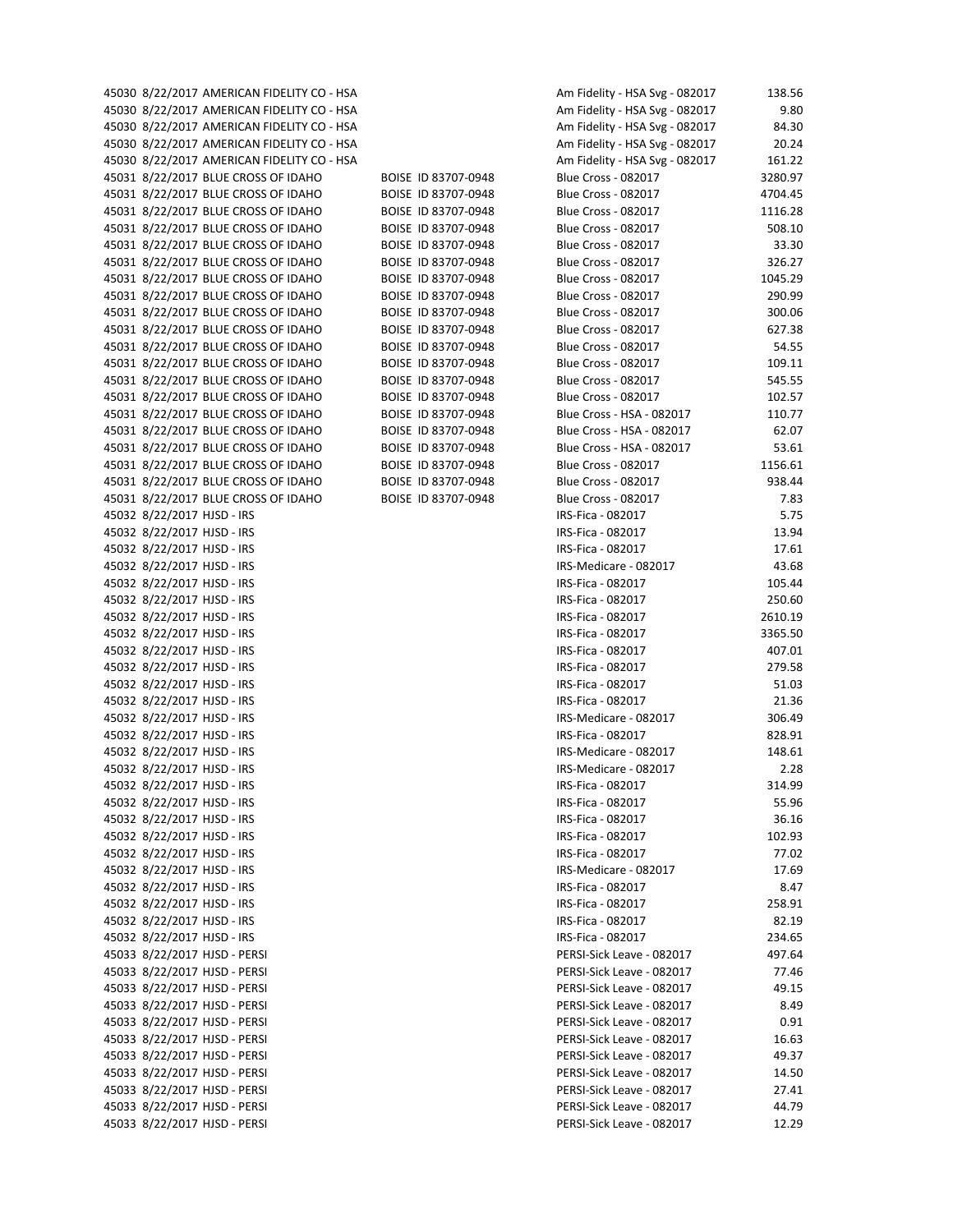| 45033 8/22/2017 HJSD - PERSI                                     |                        | PERSI-Retirement - 082017 | 65.00   |
|------------------------------------------------------------------|------------------------|---------------------------|---------|
| 45033 8/22/2017 HJSD - PERSI                                     |                        | PERSI-Retirement - 082017 | 27.10   |
| 45033 8/22/2017 HJSD - PERSI                                     |                        | PERSI-Retirement - 082017 | 27.10   |
| 45033 8/22/2017 HJSD - PERSI                                     |                        | PERSI-Sick Leave - 082017 | 6.66    |
| 45033 8/22/2017 HJSD - PERSI                                     |                        | PERSI-Sick Leave - 082017 | 2.78    |
| 45033 8/22/2017 HJSD - PERSI                                     |                        | PERSI-Sick Leave - 082017 | 2.78    |
| 45033 8/22/2017 HJSD - PERSI                                     |                        | PERSI-Retirement - 082017 | 141.50  |
| 45033 8/22/2017 HJSD - PERSI                                     |                        | PERSI-Sick Leave - 082017 | 38.52   |
| 45033 8/22/2017 HJSD - PERSI                                     |                        | PERSI-Sick Leave - 082017 | 3.27    |
| 45033 8/22/2017 HJSD - PERSI                                     |                        | PERSI-Retirement - 082017 | 267.36  |
| 45033 8/22/2017 HJSD - PERSI                                     |                        | PERSI-Sick Leave - 082017 | 5.58    |
| 45033 8/22/2017 HJSD - PERSI                                     |                        | PERSI-Retirement - 082017 | 78.53   |
| 45033 8/22/2017 HJSD - PERSI                                     |                        | PERSI-Sick Leave - 082017 | 8.04    |
| 45033 8/22/2017 HJSD - PERSI                                     |                        | PERSI-Retirement - 082017 | 375.93  |
| 45033 8/22/2017 HJSD - PERSI                                     |                        | PERSI-Sick Leave - 082017 | 15.74   |
| 45033 8/22/2017 HJSD - PERSI                                     |                        | PERSI-Retirement - 082017 | 536.84  |
| 45033 8/22/2017 HJSD - PERSI                                     |                        | PERSI-Sick Leave - 082017 | 55.01   |
| 45033 8/22/2017 HJSD - PERSI                                     |                        | PERSI-Sick Leave - 082017 | 2.81    |
| 45033 8/22/2017 HJSD - PERSI                                     |                        | PERSI-Retirement - 082017 | 219.92  |
| 45033 8/22/2017 HJSD - PERSI                                     |                        | PERSI-Sick Leave - 082017 | 22.53   |
| 45033 8/22/2017 HJSD - PERSI                                     |                        | PERSI-Retirement - 082017 | 3.91    |
|                                                                  |                        |                           |         |
| 45033 8/22/2017 HJSD - PERSI                                     |                        | PERSI-Sick Leave - 082017 | 0.40    |
| 45033 8/22/2017 HJSD - PERSI                                     |                        | PERSI-Retirement - 082017 | 1326.16 |
| 45033 8/22/2017 HJSD - PERSI                                     |                        | PERSI-Retirement - 082017 | 153.61  |
| 45033 8/22/2017 HJSD - PERSI                                     |                        | PERSI-Retirement - 082017 | 4184.09 |
| 45033 8/22/2017 HJSD - PERSI                                     |                        | PERSI-Retirement - 082017 | 5176.12 |
| 45033 8/22/2017 HJSD - PERSI                                     |                        | PERSI-Sick Leave - 082017 | 135.89  |
| 45033 8/22/2017 HJSD - PERSI                                     |                        | PERSI-Retirement - 082017 | 27.41   |
| 45033 8/22/2017 HJSD - PERSI                                     |                        | PERSI-Retirement - 082017 | 14.59   |
| 45033 8/22/2017 HJSD - PERSI                                     |                        | PERSI-Sick Leave - 082017 | 1.50    |
| 45033 8/22/2017 HJSD - PERSI                                     |                        | PERSI-Retirement - 082017 | 755.92  |
| 45033 8/22/2017 HJSD - PERSI                                     |                        | PERSI-Retirement - 082017 | 479.58  |
| 45033 8/22/2017 HJSD - PERSI                                     |                        | PERSI-Retirement - 082017 | 162.26  |
| 45033 8/22/2017 HJSD - PERSI                                     |                        | PERSI-Retirement - 082017 | 437.06  |
| 45033 8/22/2017 HJSD - PERSI                                     |                        | PERSI-Retirement - 082017 | 119.92  |
| 45033 8/22/2017 HJSD - PERSI                                     |                        | PERSI-Retirement - 082017 | 8.90    |
| 45033 8/22/2017 HJSD - PERSI                                     |                        | PERSI-Retirement - 082017 | 481.80  |
| 45033 8/22/2017 HJSD - PERSI                                     |                        | PERSI-Retirement - 082017 | 31.93   |
| 45033 8/22/2017 HJSD - PERSI                                     |                        | PERSI-Retirement - 082017 | 54.50   |
| 45033 8/22/2017 HJSD - PERSI                                     |                        | PERSI-Sick Leave - 082017 | 428.76  |
| 45033 8/22/2017 HJSD - PERSI                                     |                        | PERSI-Retirement - 082017 | 82.82   |
| 45034 8/22/2017 ID CAREER INFORMATION SYSTEN BOISE ID 83735-0969 |                        | CIS Power-IDEAS           | 325.00  |
| 45035 8/22/2017 STANDARD INSURANCE CO.                           | PORTLAND OR 97228-6367 | Standard-Life - 082017    | 0.75    |
| 45035 8/22/2017 STANDARD INSURANCE CO.                           | PORTLAND OR 97228-6367 | Standard-Life - 082017    | 8.18    |
| 45035 8/22/2017 STANDARD INSURANCE CO.                           | PORTLAND OR 97228-6367 | Standard-Life - 082017    | 0.77    |
| 45035 8/22/2017 STANDARD INSURANCE CO.                           | PORTLAND OR 97228-6367 | Standard-Life - 082017    | 0.47    |
| 45035 8/22/2017 STANDARD INSURANCE CO.                           | PORTLAND OR 97228-6367 | Standard-Life - 082017    | 1.06    |
| 45035 8/22/2017 STANDARD INSURANCE CO.                           | PORTLAND OR 97228-6367 | Standard-Life - 082017    | 0.24    |
| 45035 8/22/2017 STANDARD INSURANCE CO.                           | PORTLAND OR 97228-6367 | Standard-Life - 082017    | 0.96    |
| 45035 8/22/2017 STANDARD INSURANCE CO.                           | PORTLAND OR 97228-6367 | Standard-Life - 082017    | 2.20    |
| 45035 8/22/2017 STANDARD INSURANCE CO.                           | PORTLAND OR 97228-6367 | Standard-Life - 082017    | 2.39    |
| 45035 8/22/2017 STANDARD INSURANCE CO.                           | PORTLAND OR 97228-6367 | Standard-Life - 082017    | 14.85   |
| 45035 8/22/2017 STANDARD INSURANCE CO.                           | PORTLAND OR 97228-6367 | Standard-Life - 082017    | 9.38    |
| 45035 8/22/2017 STANDARD INSURANCE CO.                           | PORTLAND OR 97228-6367 | Standard-Life - 082017    | 0.08    |
| 45035 8/22/2017 STANDARD INSURANCE CO.                           | PORTLAND OR 97228-6367 | Standard-Life - 082017    | 4.60    |
| 45035 8/22/2017 STANDARD INSURANCE CO.                           | PORTLAND OR 97228-6367 | Standard-Life - 082017    |         |
|                                                                  |                        |                           | 2.00    |
| 45035 8/22/2017 STANDARD INSURANCE CO.                           | PORTLAND OR 97228-6367 | Standard-Life - 082017    | 0.40    |
| 45035 8/22/2017 STANDARD INSURANCE CO.                           | PORTLAND OR 97228-6367 | Standard-Life - 082017    | 39.81   |
| 45035 8/22/2017 STANDARD INSURANCE CO.                           | PORTLAND OR 97228-6367 | Standard-Life - 082017    | 4.83    |
| 45035 8/22/2017 STANDARD INSURANCE CO.                           | PORTLAND OR 97228-6367 | Standard-Life - 082017    | 6.88    |
| 45035 8/22/2017 STANDARD INSURANCE CO.                           | PORTLAND OR 97228-6367 | Standard-Life - 082017    | 0.80    |
| 45035 8/22/2017 STANDARD INSURANCE CO.                           | PORTLAND OR 97228-6367 | Standard-Life - 082017    | 46.03   |